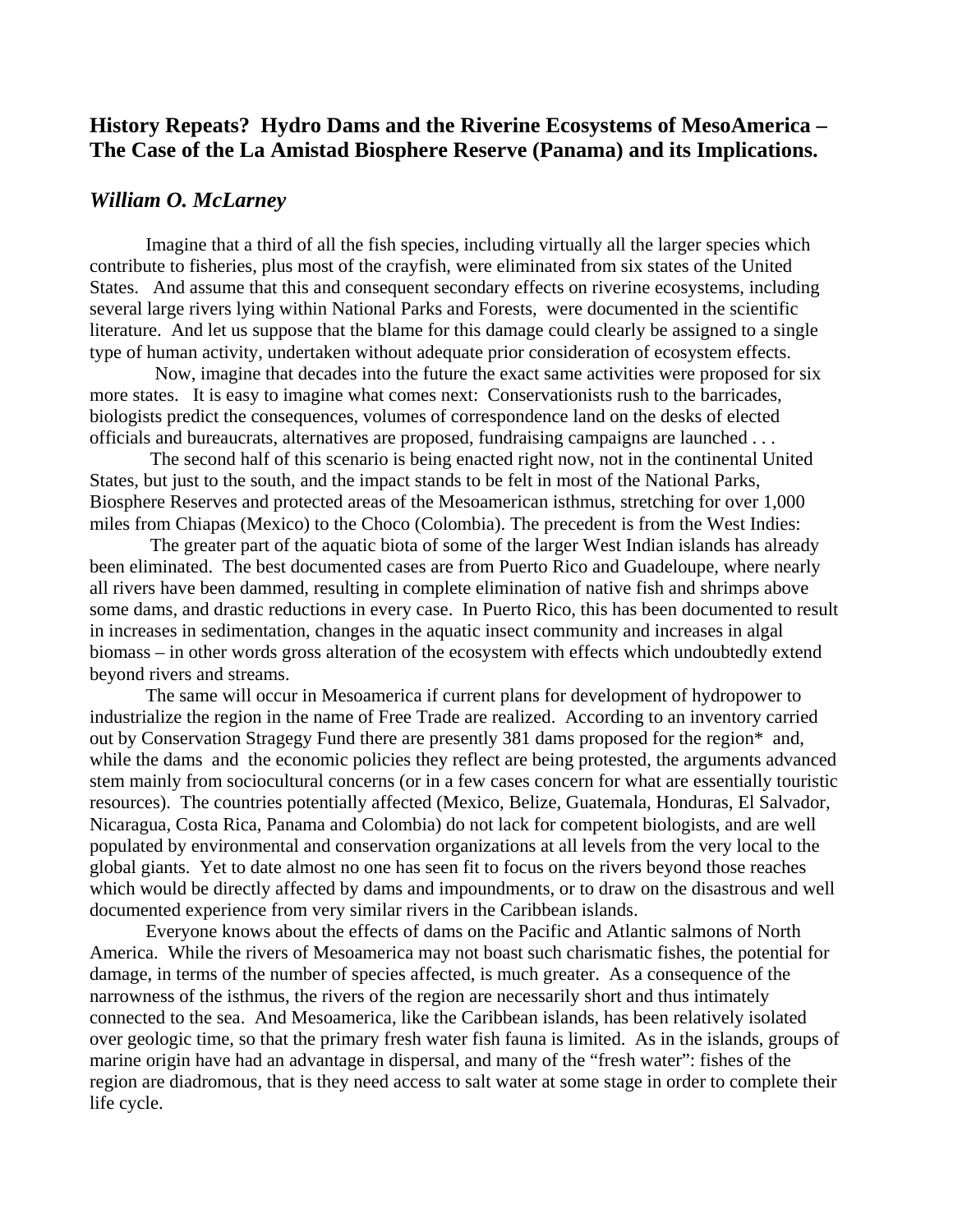The habit of diadromy extends to close to 100% of the species of shrimp, which inhabit the river systems up to the highest headwaters, beyond the reach of any fishes. In Puerto Rico, shrimps have been shown to account for the majority of secondary production in streams. Seemingly paradoxically, the higher one climbs, the greater the proportion of the biomass in streams is made up of forms which require access to the sea. One dam on a river mainstem can cause gross alteration of ecosystems over hundreds of miles of rivers, creeks and rivulets draining thousands of square miles.

In terms of the immediacy of dam threats, one of the most critical watersheds in Mesoamerica is the Changuinola/Teribe, located in Panama's Bocas del Toro Province, and it can be used to illustrate the kinds of situations conservationists need to be more courageous in confronting. The Rio Changuinola and its major tributary, the Rio Teribe, both arise in the La Amistad International Peace Park and Biosphere Reserve (a UNESCO World Heritage Site) and flow through the Palo Seco Forest Reserve and the territories of the Naso and Ngobe Indian tribes before reching the Caribbean, where the Changuinola estuary lies at the center of the 40,000 acre San San/Pondsak wetlands, a Ramsar site.

Bocas del Toro, located on the Costa Rican border, has historically been isolated from the rest of Panama; only in recent years has it been possible to drive to Bocas from anywhere else in the country. The provincial economy has been dominated by the multinational banana industry, which exports its product by sea from the port of Almirante or through Costa Rica. With the banana business in decline and population growing, the Panamanian government has a logical interest in fomenting development in Bocas del Toro. And it so happens that the inland rivers of the province are considered to represent the most outstanding hydropower resource in the nation.

Most of Panama's electrical supply is oil based and power costs are high, especially in remote areas like Bocas del Toro. Arguments expounding on the need for alternative energy sources on the basis of cost, security and environmental considerations make sense to the Panamanian public, including those who live in the several urban centers of Bocas del Toro. But it is curious that this concern for cheap, clean electricity for public consumption arises precisely at the moment when Panama is feeling pressure to hitch its wagon to the star of Free Trade. Initiatives such as Plan Puebla-Panama (Mexican president Vicente Fox's pet project to industrialize the Mesoamerican corridor) and SIEPAC (The Electrical Interconnection Network for the Central American Nations) provide incentives to develop hydro resources which have been recognized, but left alone, for decades.

Not surprisingly dam proponents oversell hydro dams as a "green" energy technology. Since the dams, reservoirs and all associated infrastructure would lie outside La Amistad (although within Palo Seco), the published Environmental Impact Assessments do not consider any impacts to the World Heritage Site. In fact, they are presented as a "benefit" to La Amistad. The argument goes like this:

La Amistad is acknowledged to have problems with land invasion (much of it by indigenous peoples who claim it was always theirs, anyway) and illegal hunting. Dam construction will improve access to the area, thus permitting ANAM (Panama's environmental authority) to better police the park. Better yet, a portion of hydro revenue will be dedicated to this purpose, for example, by building ranger stations. There may be some truth in these arguments (though access is a two edged sword), but they represent a pact with the devil. We are being asked to accept possible benefits in return for certain damage.

The various species of diadromous fish and shrimps in the Changuinola/Teribe system represent a huge variety of physical characteristics and behaviors. They range from large adult fish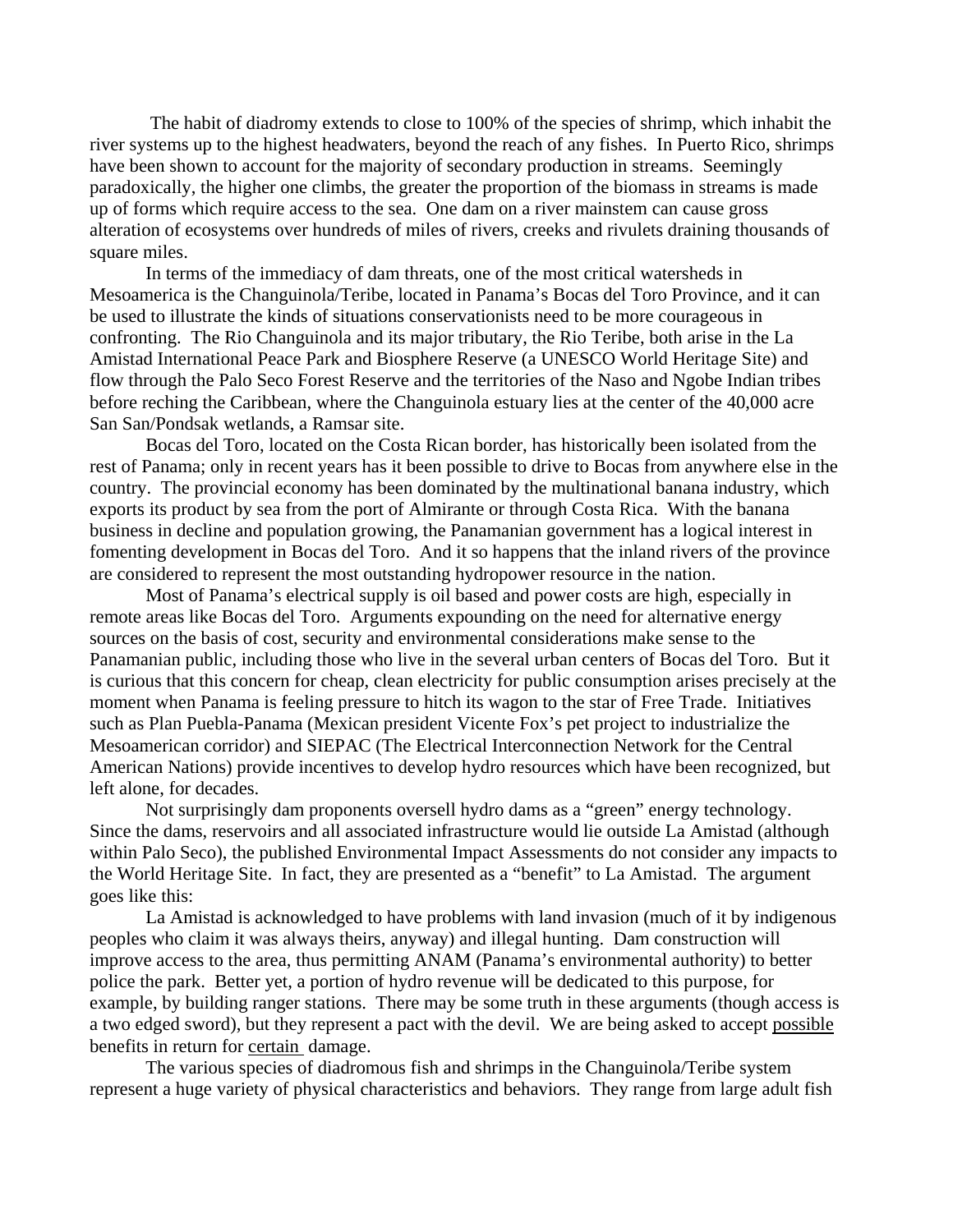such as the bocachica or hogmullet, capable of ascending the most powerful rapids, to bottom crawlers such as the shrimps and various species of gobies, to passively drifting planktonic eggs and larvae. Some species (most spectacularly the American eel) migrate to the sea as adults to reproduce. Others spawn in fresh water and the eggs and/or larvae are carried to the sea. (One of the most spectacular natural phenomena of Caribbean Central America is the "tismiche", the annual upstream migration of massive groups of juvenile shrimps and gobies, hatched in the estuaries.) Some migrate during high water, others during low water. In all cases, our ignorance of their requirements is greater than our knowledge. There is no way in the world to design dam and reservoir systems to accommodate all these creatures; experience in the West Indies suggests that none of them can be maintained with hydro dams in place. (Of course we are told that hydro revenues will also be used to build facilities for investigators, so that presumably we will be enabled to document the extirpations.)

Virtually no historic information exists on the fish fauna of the rivers of La Amistad, in large part due to their inaccessibility. But recently my institution (Asociacion ANAI, a Costa Rican NGO) was able to train four Naso and Ngobe parataxonomists to carry out preliminary surveys within the park. They were able to survey 17 sites, using seines, cast nets and underwater visual censusing techniques. (Due to the extreme difficulty of access, more reliable quantitative methods such as electrofishing were not an option; some sites required an hour of boat travel upstream through white water, a five hour hike in to a remote village, and then another three hours on foot the next day to reach the park boundary.)

The indigenous parataxonomists found 18 species of fish, of which seven (including four of the five largest species) were diadromous. The proportions of diadromous fish at the study sites reported ranged from 25 to (in three cases) 100 percent. In almost all cases, they also found both of the families of diadromous shrimp (Palaemonidae and Atyidae) known from the region.

These figures almost surely underestimate the importance of the diadromous component. In our own surveys in the neighboring Sixaola/Telire and Estrella watersheds of Costa Rica (which also arise in La Amistad and where eventual hydro dam proposals are almost a certainty) we usually find that in swift, rocky streams of the type surveyed in La Amistad the majority of individual fish in samples are small diadromous gobies ("chupapiedras") Chupapiedras are extremely difficult to capture without electrofishing equipment, or to visually assess; they were the second most abundant fish according to the parataxonomists. Including a full count of these elusive fishes, we found that 70-91 percent of total fish in Costa Rican streams were of diadromous species.

It would be interesting to have information on biomass, but even without hard data it is easy to see how vital is the linkage of the rivers of upland MesoAmerica to the sea. If we consider that shrimp tend to be abundant, and are by far the largest non-fish aquatic forms, that the largest fish species are mostly diadromous, and that the diadromous chupapiedras are by far the most abundant fish, it can be deduced that these rivers, once cut off from the sea, would be barren environments indeed, populated almost exclusively by insects and a few species of small fish.

Looked at in terms of area potentially affected, the possibilities are staggering. If only the Chan-75 (Gavilan) dam, the lowermost proposed on the Rio Changuinola mainstem, were built, 799 sq. mi. of watershed and 527 miles of permanent stream within La Amistad would be grossly biologically depleted. To this must be added the effects on the mainstem and tributaries downstream in Palo Seco, the indigenous territories, and below. Elimination of most aquatic production above Chan-75 would also drastically affect those species of fish (some of them valuable fishery resources) which never ascend to the Park, but which depend on the gobies, shrimps and other migratory animals for food.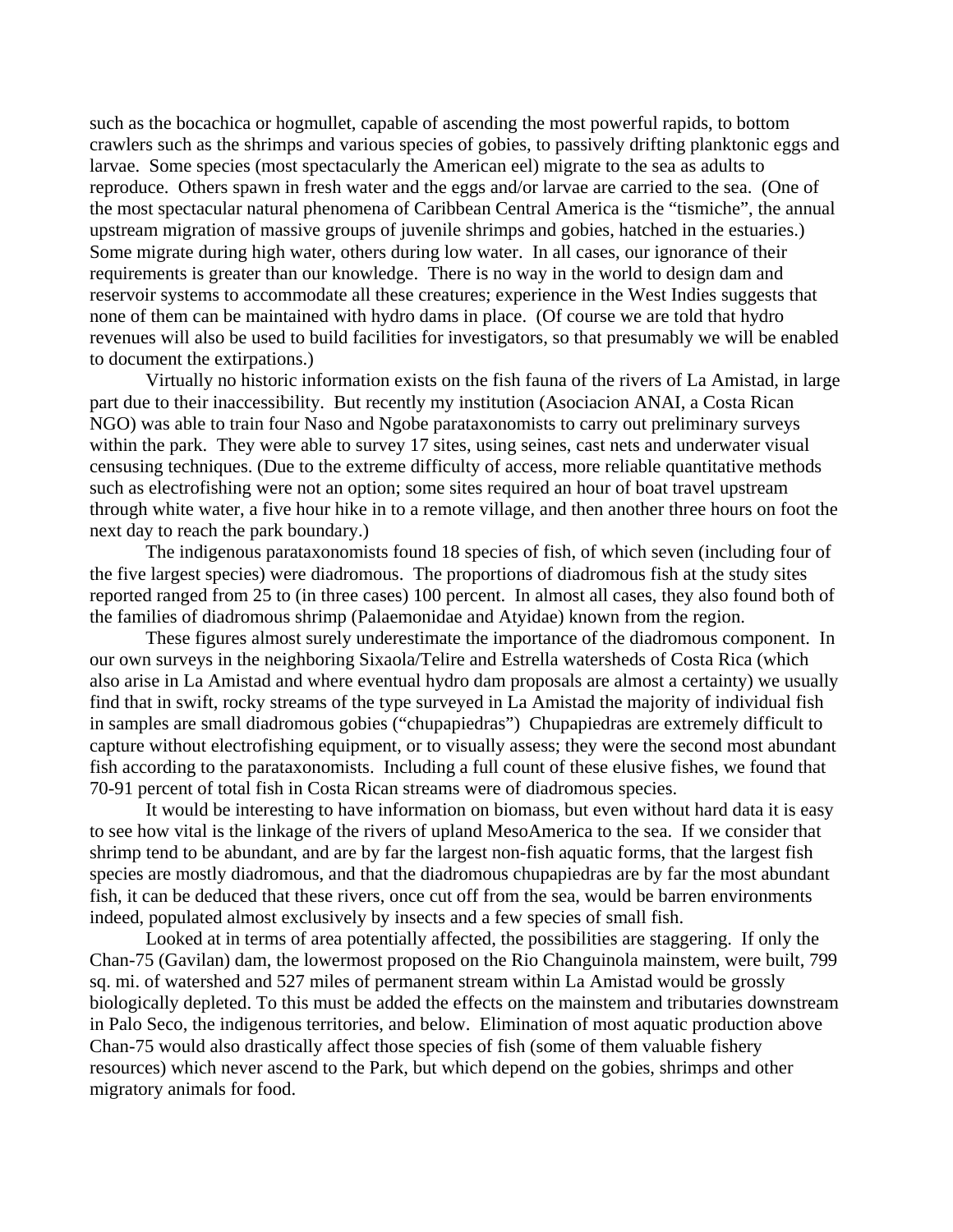The worst case scenario just described for Bocas del Toro is ultimately a very serious threat to all the undammed watersheds on both sides of the continental divide along the entire Mesoamerican isthmus. The possible outcome is the virtual disappearance of the characteristic Mesoamerican river fauna – as has already happened in places like Puerto Rico and Guadeloupe.

The prospect is not hopeless. The Inter-American Development Bank withdrew consideration of financing one of the dams in Bocas del Toro (Bonyic, on the Rio Bon, tributary to the Teribe) citing both cultural reasons and "potential impacts on stream ecosystems". \*\* At least one other major potential lender, HSBC Holdings of London, would find it virtually impossible to finance dams like those described here under their "Freshwater Infrastructure Sector Guideline" which, among other stipulations, specifically prohibits "impacts on World Heritage Sites and Ramsar sites."

Non-biological arguments enter into play. A series of proposed dams on the Pacuare River in Costa Rica, which had the backing of no less a personage than former president and Nobel laureate Oscar Arias, were defeated mainly because of the economic importance of the Pacuare as a white water rafting river. Plans for dams on the Usumacinta River of Mexico and Guatemala have been shelved in deference to the historic and archaeological importance of sites which would have been flooded.

As in virtually all instances of damming and flooding, there are human displacement issues involved. In Bocas del Toro, as in many if not most cases in Mesoamerica these issues overlap with the question of indigenous rights. The relationship of Native American societies to parks has often been an uneasy one, and intelligent discussion of the matter has been scarce. We are presented on the one hand with the romantic vision of indigenous cultures as being naturally in harmony with their environment and on the other with the viewpoint that "the Indians" represent one of the principal threats to protected areas. Neither viewpoint, in its extreme form, is constructive. The situation in Bocas del Toro may be instructive:

The most commonly heard viewpoint (outside of the indigenous communities themselves, which constitute the majority of the population in the province) is that part of the government's job is to keep the Indians out of the park and that, apart from policing, one way to do so is to offer them the benefits of the hydro projects (though these may consist of little more than temporary employment and moderately more affordable electricity for a while). However, large sectors of the Ngobe and the Naso, many of whom live far from the nearest power source) are more concerned with stopping the dams than with their putative benefits. In the field, the ANAI-trained parataxonomists found themselves almost oversupplied with volunteers eager to help hold nets, count fish – and attend workshops in the evening after the field work was completed. When given the opportunity to connect "el Parque" with their own lives in a positive way, the indigenous communities responded by working to defend the protected area.

 For me as an aquatic biologist, the biodiversity conservation issue transcends lines on a map. But that just happens to be my handle on the question of hydro dams in Mesoamerica. Indigenous communities, white water rafters, archaeologists, etc. will all defend their own interests first. Those who have a particular commitment to "protected areas" should be no exception.

It is difficult to get a handle on how many protected areas in MesoAmerica stand to be affected, but La Amistad is not alone. Among the areas which would be affected by existing dam plans are such other high profile areas as the Rio Platano Biosphere Reserve in Honduras. Presumably most of them have as part of their justification something similar to this – the first justification presented for the establishment of the La Amistad Biosphere Reserve: